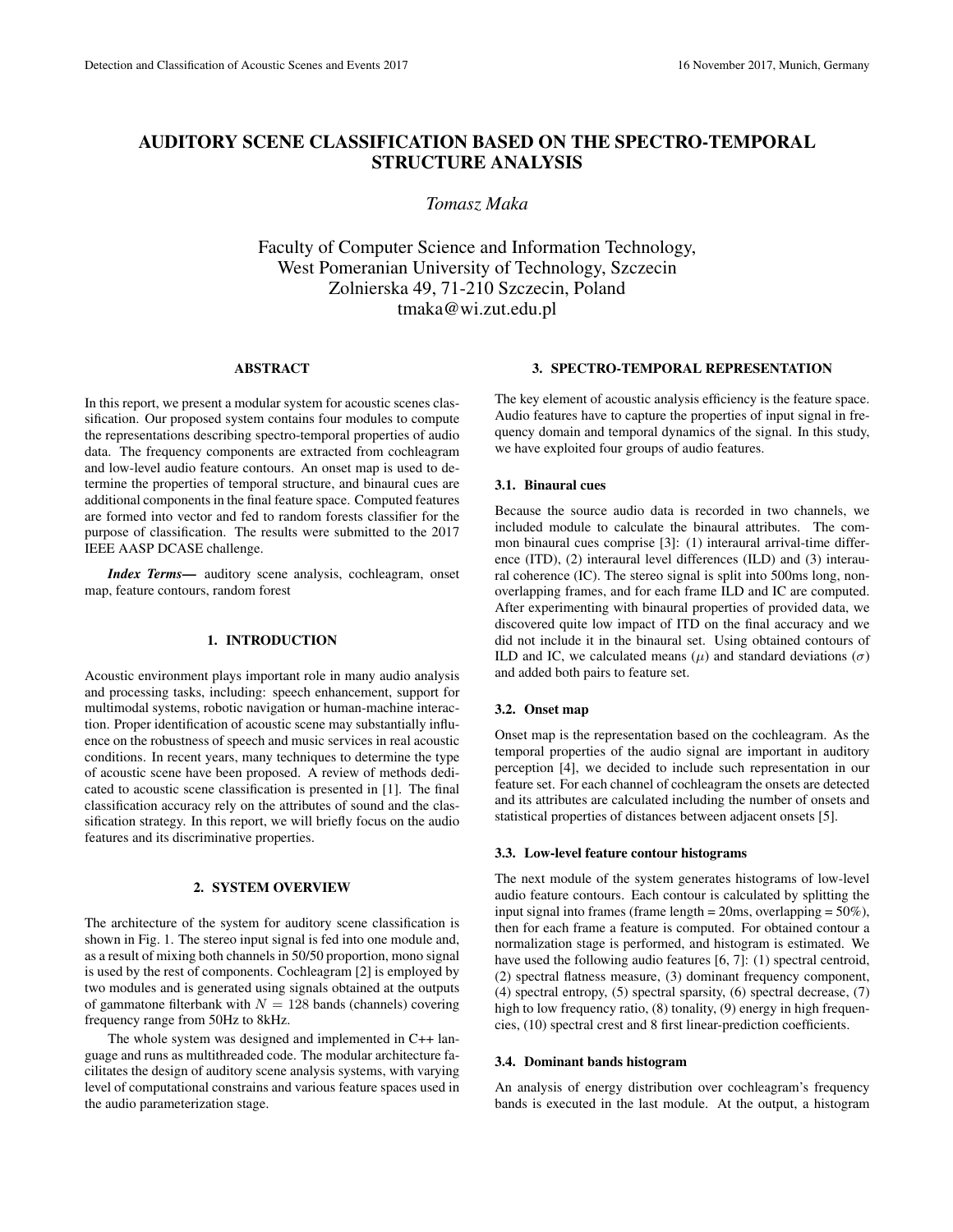

Figure 1: Proposed system architecture.

of dominant bands is provided using  $M$  dominant energies in each frame. Algorithm 1 presents a scheme to compute such histogram.

| <b>Algorithm 1:</b> Dominant bands histogram calculation                                                                                                                                                                                                                                                            |  |  |  |  |  |
|---------------------------------------------------------------------------------------------------------------------------------------------------------------------------------------------------------------------------------------------------------------------------------------------------------------------|--|--|--|--|--|
| <b>Inputs</b> : $\Phi$ – cochleagram representation of audio signal,<br>$M$ – number of dominant bands, $N$ – total number<br>of frequency bands, $M < N$<br><b>Output</b> : $\Gamma^{(N)}$ – frequency bands histogram                                                                                             |  |  |  |  |  |
| $\forall k \in [1, N]$ initialize $\Gamma_k^{(N)} = 0$                                                                                                                                                                                                                                                              |  |  |  |  |  |
| <b>for</b> each frame of $\Phi$ <b>do</b>                                                                                                                                                                                                                                                                           |  |  |  |  |  |
| Compute energies $E_n$ for each band of $\Phi$ ,<br>$n=1,\ldots,N$ .<br>• Sort the band numbers in ascending order by $E_n$ .<br>• Select first $M$ band numbers with the highest energies<br>$E_m, m = 1, \ldots, M.$<br>• For each selected number m update histogram<br>by $\Gamma_m^{(N)} = \Gamma_m^{(N)} + 1$ |  |  |  |  |  |
| end                                                                                                                                                                                                                                                                                                                 |  |  |  |  |  |
| return $\Gamma^{(N)}$                                                                                                                                                                                                                                                                                               |  |  |  |  |  |

## 4. EXPERIMENTAL RESULTS

All experiments were performed on development set of the DCASE'2017 challenge. Description of dataset and task details can be found in [8]. In the classification stage we employed random forest classifier [9]. This classifier performs bagging procedure to reduce the variance by averaging trees and uses majority voting for the final decision. The number of trees exploited in experiments was equal to 850.

In the first experiment, an influence of the number of dominant bands (M) on the classification accuracy using  $\Gamma^{(128)}$  histogram representation was executed. The result is depicted in Fig. 2. Next, the classification was conducted using separate feature extraction modules of the development set. Obtained scores of both separate and joint folds is shown in Tab. 1. Finally, the classification accuracy of the development set for all four modules used in the parameterization is depicted in Tab. 2. The cases where we obtained better results than baseline approach are marked with boxes.



Figure 2: Classification accuracy for feature space generated by Algorithm 1.

### 5. CONCLUSIONS

The presented approach exploits the spectro-temporal properties of sound data to determine the type of auditory scene. The modules used in this study are selected components of our developed system